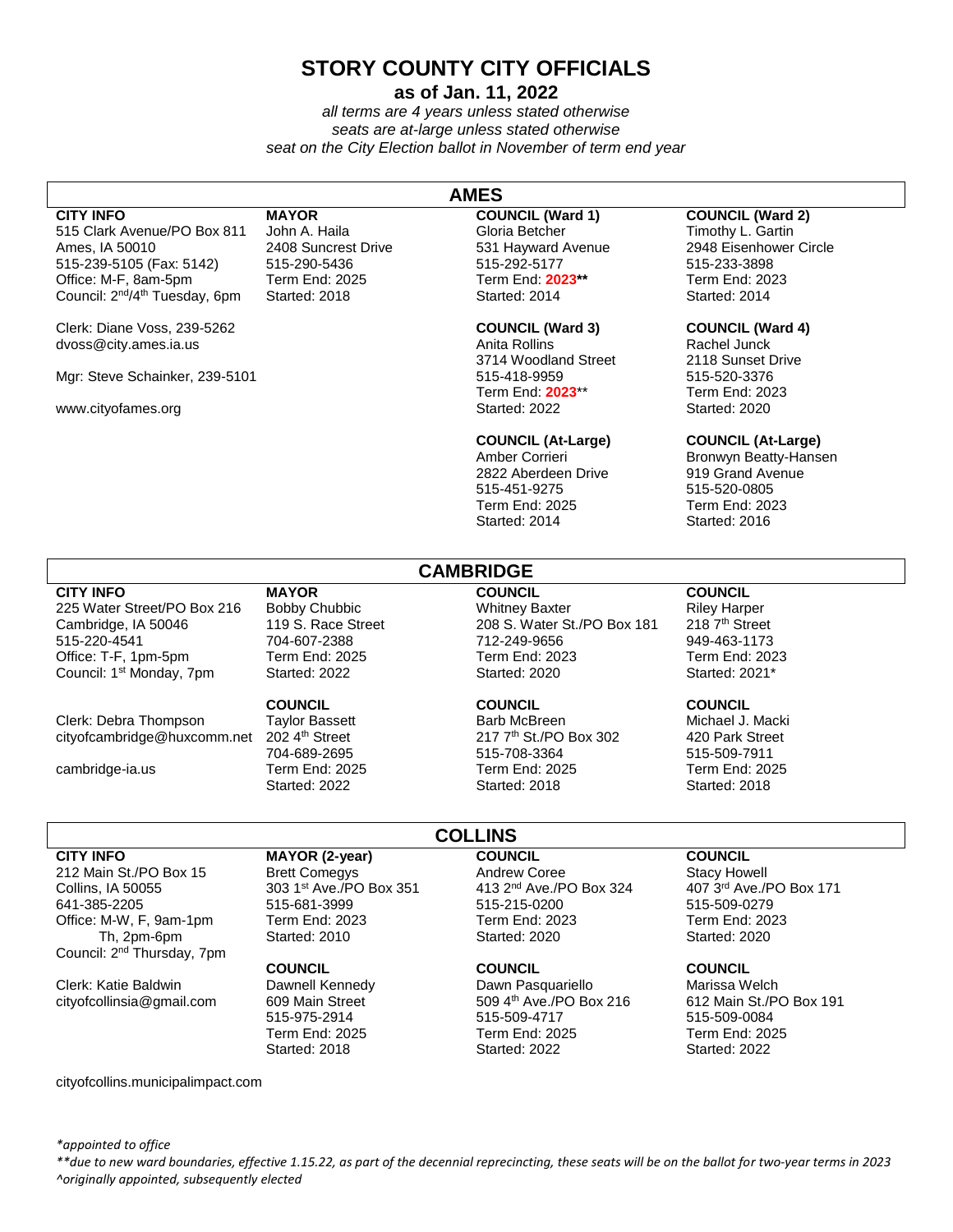209 Main Street/PO Box 294 Brent Bappe **Rodney Geisinger** Coltin Adams Colo, IA 50056 731 4th Street 205 Elm St./PO Box 27 733 6th Street 641-377-2238 515-231-4905 641-750-4551 515-291-9310 Office: M-F, 9am-Noon Term End: 2023 Term End: 2023 Term End: 2023<br>Council: 1<sup>st</sup> Mondav. 7pm Started: 2020^ Started: 2014 Started: 2020 Council: 1st Monday, 7pm Started: 2020^ Started: 2014 Started: 2020

Clerk: Amy Kohlwes **COUNCIL COUNCIL COUNCIL** colocity@netins.net **Randy Stoeffler** Avery Joshua Vaughn Avery King

# **COLO**

**CITY INFO MAYOR COUNCIL COUNCIL**

641-377-6603 515-230-3367 515-229-2568

903 6<sup>th</sup> Street 106 South Street 903 West Street Term End: 2025 Term End: 2025 Term End: 2025 Started: 2018 Started: 2022 Started: 2022

Council: 1<sup>st</sup>/3<sup>rd</sup> Monday, 6pm

Clerk: Sonia Sundberg **COUNCIL COUNCIL COUNCIL** cityofgilbert@cityofgilbertiowa.org Frank Rydl Stephen J. Mahoney Tera Sitzmann

**CITY INFO MAYOR (2-year) COUNCIL COUNCIL** 105 SE Second St./PO Box 29 Jonathan C. Popp Shaon Anderson Shaon Anderson Jamie Miller Gilbert, IA 50105 215 Jensen Street 125 Christian Petersen Avenue 316 School Street 515-233-2670 (Fax: 8020) 515-351-8003 515-520-0433 515-291-6870 Office: Tu-F, 8:30am-4pm Term End: 2025 Term End: 2023 Term End: 2023<br>Council: 1st/3<sup>rd</sup> Mondav. 6pm Started: 2008 Started: 2008 Started: 2008 Started: 2008

304 Hawthorne Circle  $407$  2<sup>nd</sup> Street  $222$  Mathews Drive cityofgilbertiowa.org 515-520-0919 515-290-3640 5152324130 Term End: 2023 Term End: 2025 Term End: 2025 Started: 2020 Started: 2022 Started: 2022

# **CITY INFO MAYOR (2-year) COUNCIL COUNCIL** 515 N. Main Avenue Kevin Deaton Kevin Thompson Tracey Roberts Huxley, IA 50124 603 Larson Drive 1128 Sand Cherry Circle 527 E. 4th Street 515-597-2561 (Fax: 2570) 515-597-3481 515-231-2036 515-231-2918

Office: M-F, 8am-4:30pm Term End: 2023 Term End: 2023 Term End: 2023 Council: 2nd/4th Tuesday, 6pm Started: 2020 Started: 2022\* Started: 2012

Clerk: Jolene Lettow **COUNCIL COUNCIL COUNCIL** jlettow@huxleyiowa.org **Rory Echer Rory Echer** David Kuhn Niko Pilcher

City Admin: Rita Conner 515-208-0025 515-770-1709 309-397-9540

www.huxleyiowa.org

110 Porch Light Drive 222 Northpark Boulevard 307 W. Railway Street Term End: 2025 Term End: 2025 Term End: 2025

1111 Grace Street The Kenneth L. Kling Sean Ringgenberg Care Kelly Netcott<br>Kelley, IA 50134 The Street Street The Street The Street Street Street Street Street Street Street Allen Street Kelley, IA 50134 1107 Van Fleet Street 1017 Giddings Street 1007 Westgate Avenue<br>115-769-2213 515-769-2467 515-769-2316 515-769-2316 515-769-2213 515-769-2467 515-769-2316 515-290-1482 Office: By appt. (Kelley) Term End: 2023 Term End: 2023 Term End: 2023 M-F, 8am-5pm (Slater) Started: 2012 Started: 2016 Started: 2008 Council: 2nd Tuesday, 7pm

Clerk: Jennifer Davies Ryan Severson Tim Salasek David Hauge kelleyiowa@gmail.com 807 Hubbel Street 921 Van Fleet Street 1004 Grace Street

**COUNCIL COUNCIL COUNCIL**

515-769-2207 515-230-4886 Term End: 2023 Term End: 2025 Term End: 2025 Started: 2022

*\*appointed to office*

*\*\*due to new ward boundaries, effective 1.15.22, as part of the decennial reprecincting, these seats will be on the ballot for two-year terms in 2023 ^originally appointed, subsequently elected*

**HUXLEY**

**GILBERT**

**KELLEY CITY INFO MAYOR COUNCIL COUNCIL**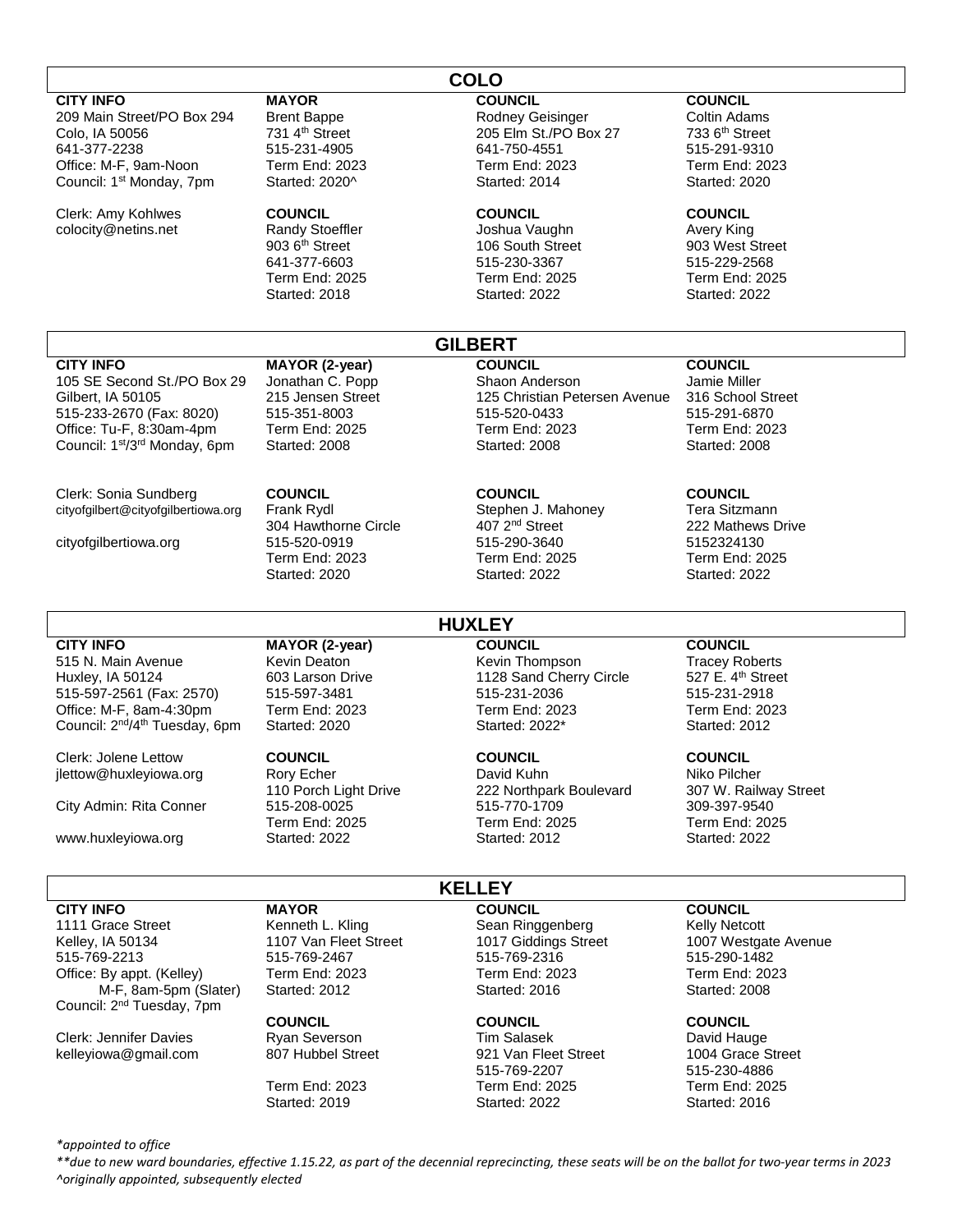107 Main Street/PO Box 215 Jameson Hudson Meggen Lawrence Maxwell, IA 50161 613 Rock Creek Drive 507 North Street 610 Rock Creek Drive 515-387-8655 (Fax: 1223) 515-971-0160 515-387-9697 515-387-9632 Office: M/W/F, 9am-5pm Term End: 2023 Term End: 2023 Term End: 2023 Tu/Th, 12pm-5pm Started: 2020 Started: 2020 Started: 2016 Council: 1st Monday, 6:30pm

Clerk: Deb Hayes **COUNCIL COUNCIL COUNCIL**

**CITY INFO MAYOR (2-year) COUNCIL COUNCIL**

# **MAXWELL**

cityofmaxwell@hotmail.com Steve Gast Kenneth Jans Lauryn R. Myers<br>417 Maxwell Street 65765 325<sup>th</sup> Street 513 Maxwell Stre maxwelliowa.com 515-387-1241 515-314-1702 641-224-2199 Term End: 2023 Term End: 2025 Term End: 2025 Started: 2020 Started: 2019 Started: 2022

417 Maxwell Street 65765 325th Street 513 Maxwell Street

550 Main Street/PO Box F David Muth  $\sim$  Kevin Jacobson Jacki Meimann McCallsburg, IA 50154  $\sim$  425 Fruitt Avenue 220 N. 6<sup>th</sup> Street 515 Latrobe Av 515-434-2242 (Fax: 2153) 515-460-2700 515-434-2690 Office: M/Tu/Th, 9am-2pm Term End: 2023 Term End: 2023 Term End: 2023 Council: 1st Monday, 7pm Started: 2022 Started: 2021\* Started: 2019^

Clerk: Mellisa Mattingly **COUNCIL COUNCIL COUNCIL** mcburg@netins.net Emily Jean Banks William D. Lytle Scott Anderson

cityofmccallsburg.com 515-291-2707 515-338-0707 515-434-2724

# **McCALLSBURG**

**CITY INFO MAYOR (2-year) COUNCIL COUNCIL**

# **NEVADA**

1209 6th Street/PO Box 530 Brett Barker Barbara K. Mittman Brian Hanson<br>Nevada. IA 50201 308 7<sup>th</sup> Street 1119 8<sup>th</sup> Street 1237 2<sup>nd</sup> Stre Nevada, IA 50201 308 7<sup>th</sup> Street 1119 8<sup>th</sup> Street 1237 2<sup>nd</sup> Street 515-382-5466 (Fax: 4502) 309-945-2110 515-382-5343 515-291-3719 Office: M-F, 8am-5pm Term End: 2025 Term End: 2023 Term End: 2025 Council: 2nd/4th Monday, 6pm Started: 2018 Started: 2016 Started: 2022

606 Southwoods Drive 713 S 13th Street

Jason Sampson Steve Skaggs 715 18<sup>th</sup> Street 1117 H Street 515-209-9498 563-581-0696 Term End: 2023 Term End: 2025 Started: 2018^ Started: 2022

McCallsburg, IA 50154 425 Fruitt Avenue 220 N. 6<sup>th</sup> Street 515 Latrobe Ave./PO Box 75

225 N.  $4<sup>th</sup>$  St/PO Box 33 220 N.  $5<sup>th</sup>$  Street 225 DuBois Avenue

# **CITY INFO MAYOR COUNCIL (Ward 1) COUNCIL (Ward 2)**

*NOTE: At-Large 2010-2021*

Started: 2019^ Started: 2018

# **COUNCIL (At-Large) COUNCIL (At-Large)**

Clerk: Kerin Wright **COUNCIL (Ward 3) COUNCIL (Ward 4)** kwright@cityofnevadaiowa.org **Sandra Ehrig Dane O. Nealson** Sandra Ehrig

City Admin.: Jordan Cook 515-290-2921 319-331-6014 jcook@cityofnevadaiowa.org **Term End: 2023** Term End: 2023 Term End: 2025

cityofnevadaiowa.org

*\*appointed to office*

*\*\*due to new ward boundaries, effective 1.15.22, as part of the decennial reprecincting, these seats will be on the ballot for two-year terms in 2023 ^originally appointed, subsequently elected*

Term End: 2025 Term End: 2025 Term End: 2025 Started: 2022 Started: 2022 Started: 1990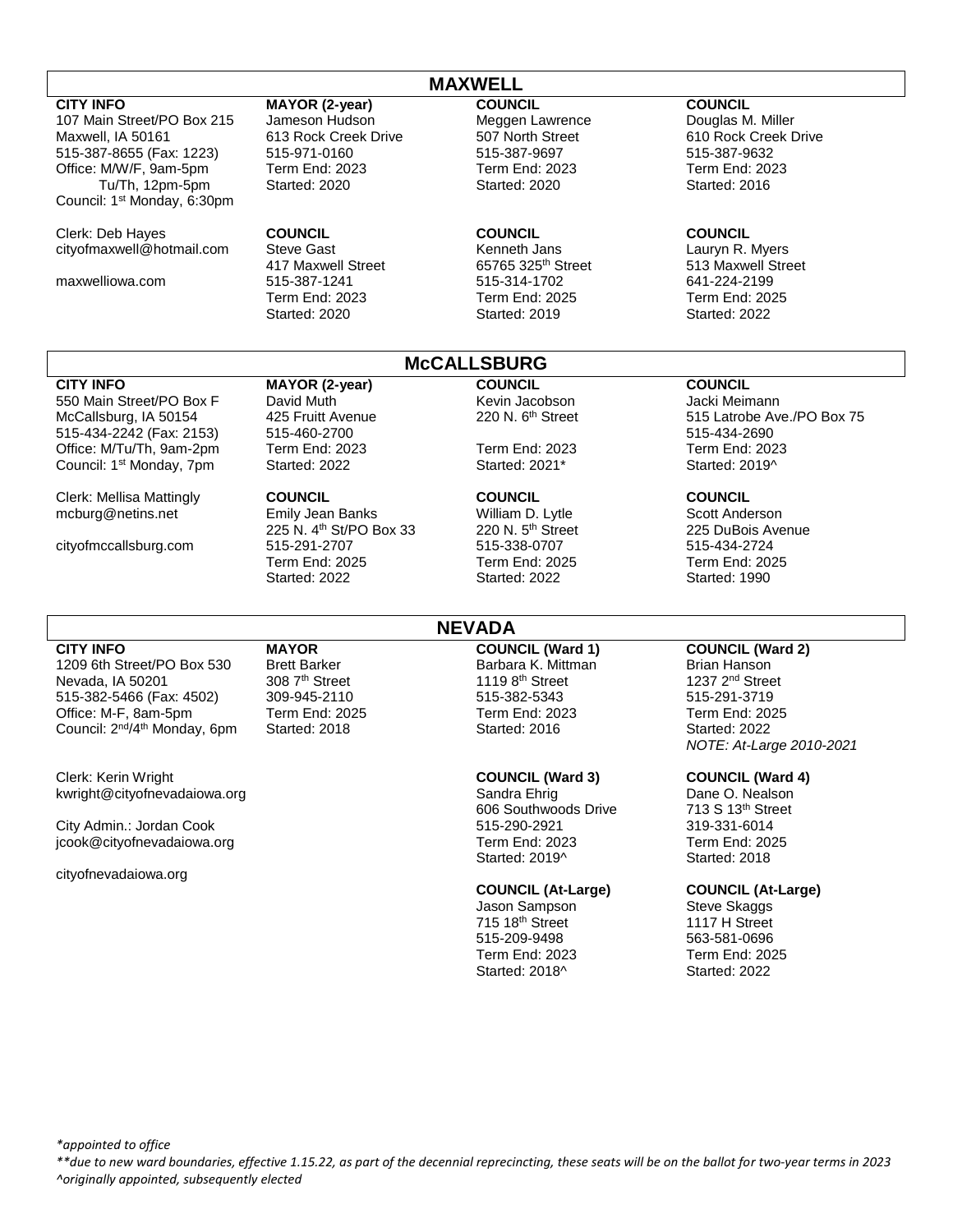208 N. Main St./PO Box 288 Andrew Webb Riley Larson Russell Eugene Neely Roland, IA 50236 222 S. Vine St./PO Box 196 701 W. Maple St./PO Box 462 410 S. Linn Street 515-388-4861 (Fax: 5595) 515-338-0905 515-231-0887 515-291-1806 Office: M-F, 8am-5pm Term End: 2023 Term End: 2025 Term End: 2023 Council: 1<sup>st</sup>/3<sup>rd</sup> Wednesday, 6pm Started: 2018 Started: 2018 Started: 2020

Clerk: Jodi Meredith **COUNCIL COUNCIL COUNCIL** cityofroland@gmail.com Chance McDonald Kailah Schmitz Amy Knoll 515-460-4475 201 N. Cottonwood 106 N. Martha Street 218 Ryan Circle

**CITY INFO MAYOR (2-year) COUNCIL COUNCIL**

# 712-216-2045 515-491-3531

# **ROLAND**

**SHELDAHL (Polk County control)**

cityofroland.org Term End: 2023 Term End: 2023 Term End: 2025 Started: 2022 Started: 2019 Started: 2022

# **CITY INFO MAYOR COUNCIL COUNCIL** Sheldahl, IA 50243

PO Box 82 Todd Anderson (2025) Travis Harris (2025) Luke Vance (2025)

515-685-2814 **COUNCIL COUNCIL COUNCIL**

Mark Murray (2025) Kyle Greenwood (2023) Ben Randolph (2023)

Clerk: Rachel Wicks cityofsheldahl@windstream.net

Treasurer: Pam Kinnard

101 Story Street/PO Box 538 John F. Kahler Tina Howell Tina Howell Joel Newman Slater, IA 50244 635 Greene Street 301 Marshall Street 409 2nd Ave./PO Box 672 515-685-2531 (Fax: 228-3334) 515-202-4061 515-681-7640 515-480-2471 Office: M-F, 8am-5pm Term End: 2023 Term End: 2023 Term End: 2023 Council: 2<sup>nd</sup> Monday, 7:30pm Started: 2018 Started: 2018 Started: 2020

**COUNCIL COUNCIL COUNCIL COUNCIL COUNCIL COUNCIL COUNCIL COUNCIL COUNCIL COUNCIL COUNCIL COUNCIL COUNCIL COUNCIL COUNCIL** cityofslater@huxcomm.net Susan Erickson Shawn Birdsall Kenneth May<br>515-685-2531 306 Linn Street 602 1<sup>st</sup> Avenue N 610 8th Ave./

**CITY INFO MAYOR (2-year) COUNCIL COUNCIL**

515-228-3409 515-210-1885 515-729-3544 slateriowa.org Term End: 2025 Term End: 2025 Term End: 2025 Started: 2014 Started: 2018

# **SLATER**

515-685-2531 306 Linn Street 602 1st Avenue N 610 8th Ave./PO Box 238<br>515-685-279-3544 515-228-3409 515-210-1885 515-729-3544

504 Broad Street **1988 Michael L. Jensen** Rhonda Ostrem Connie M. Phillips<br>
Story City, IA 50248 406 Pennsylvania Avenue 835 Crestyiew Avenue 903 Henryson Stre Story City, IA 50248 406 Pennsylvania Avenue 835 Crestview Avenue 903 Henryson Street 515-733-2121 (Fax: 2460) 515-733-2343 515-733-2536 515-733-2748 Office: M-F, 8am-4:30pm Term End: 2025 Term End: 2023 Term End: 2023 Lobby: M 1-4:30, T-F 8-4:30 Started: 2010 Started: 2020^ Started: 2016 Council: 1st/3rd Monday, 7pm

Clerk: Heather Slifka **COUNCIL COUNCIL COUNCIL** hslifka@cityofstorycity.org Jim O'Connor David Sporleder Mary Kay Solberg Utility Clerk: Cheryl Murken 1259 Edgebrook Drive 120 Grand Avenue 829 Grand Avenue cmurken@cityofstorycity.org 515-290-9508 515-733-4765 515-290-7044 City Admin: Mark Jackson Term End: 2023 Term End: 2025 Term End: 2025 majackson@cityofstorycity.org Started: 2020^ Started: 1998 Started: 2018

cityofstorycity.org

**CITY INFO MAYOR COUNCIL COUNCIL**

# **STORY CITY**

*\*appointed to office*

*\*\*due to new ward boundaries, effective 1.15.22, as part of the decennial reprecincting, these seats will be on the ballot for two-year terms in 2023 ^originally appointed, subsequently elected*